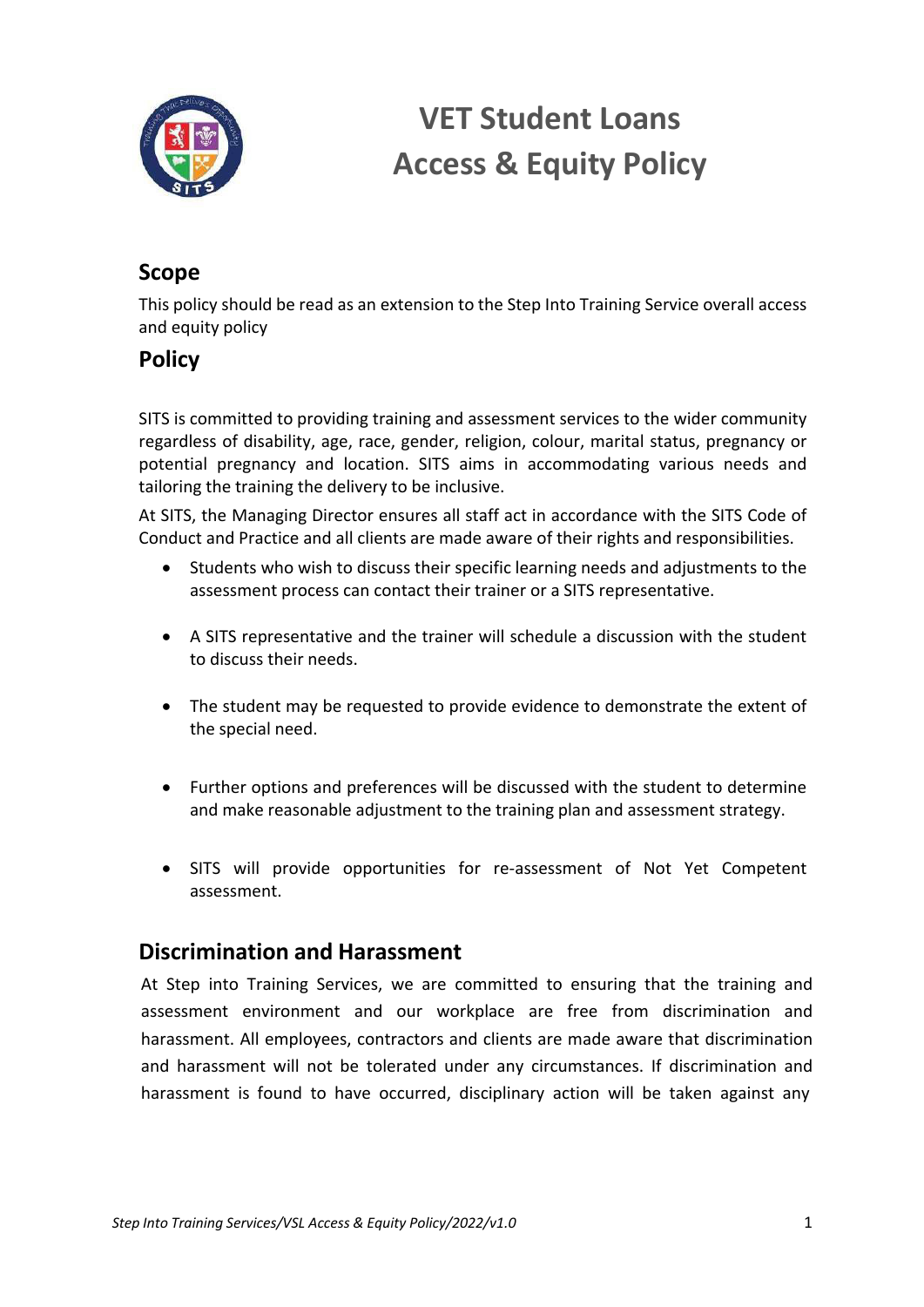

# **VET Student Loans Access & Equity Policy**

employee or contractor who breaches this policy. Suspected criminal behaviour will be reported to police authorities immediately.

By implementing this policy we strive to achieve the following objectives:

- Create a working environment which is free from discrimination and harassment and where all employees, contractors and clients are treated with dignity, courtesy and respect;
- Implement training and awareness raising strategies to ensure that all parties know their rights and responsibilities;
- Provide an effective procedure for complaints based on the principles of natural iustice:
- Treat all complaints in a sensitive, fair, timely and confidential manner;
- Guarantee protection from any victimisation or reprisals;
- Promote a productive and cohesive workplace;
- Encourage the reporting of behaviour which breaches this Discrimination and Harassment Policy; and
- Promote appropriate standards of conduct at all times.
- Ensure that a student is not victimised or discrimated against for:
	- Seeking review or reconsideration of a decision; or
	- making an application for re-crediting of the student's FEE-HELP balance under Part 6 of the VET Student Loans Act 2016 ('the Act').

#### **What is not discrimination or harassment?**

Workplace discrimination or harassment must not be confused with legitimate comment and advice (including relevant negative comment or feedback) from supervisors, trainers and assessors on the work performance or skills and knowledge development of an individual or group. Providing a learner with feedback following an assessment also has the potential to be stressful. Supervisors, trainers and assessors should manage these processes with sensitivity, but they should not avoid their responsibility to provide full and frank feedback.

#### **Who is responsible?**

The following outlines the responsibilities of the management and employees (including contractors) of Step into Training Services:

- Ensure the Discrimination and Harassment Policy and associated procedures are made available to all learners and is actively communicated within Step into Training Services;